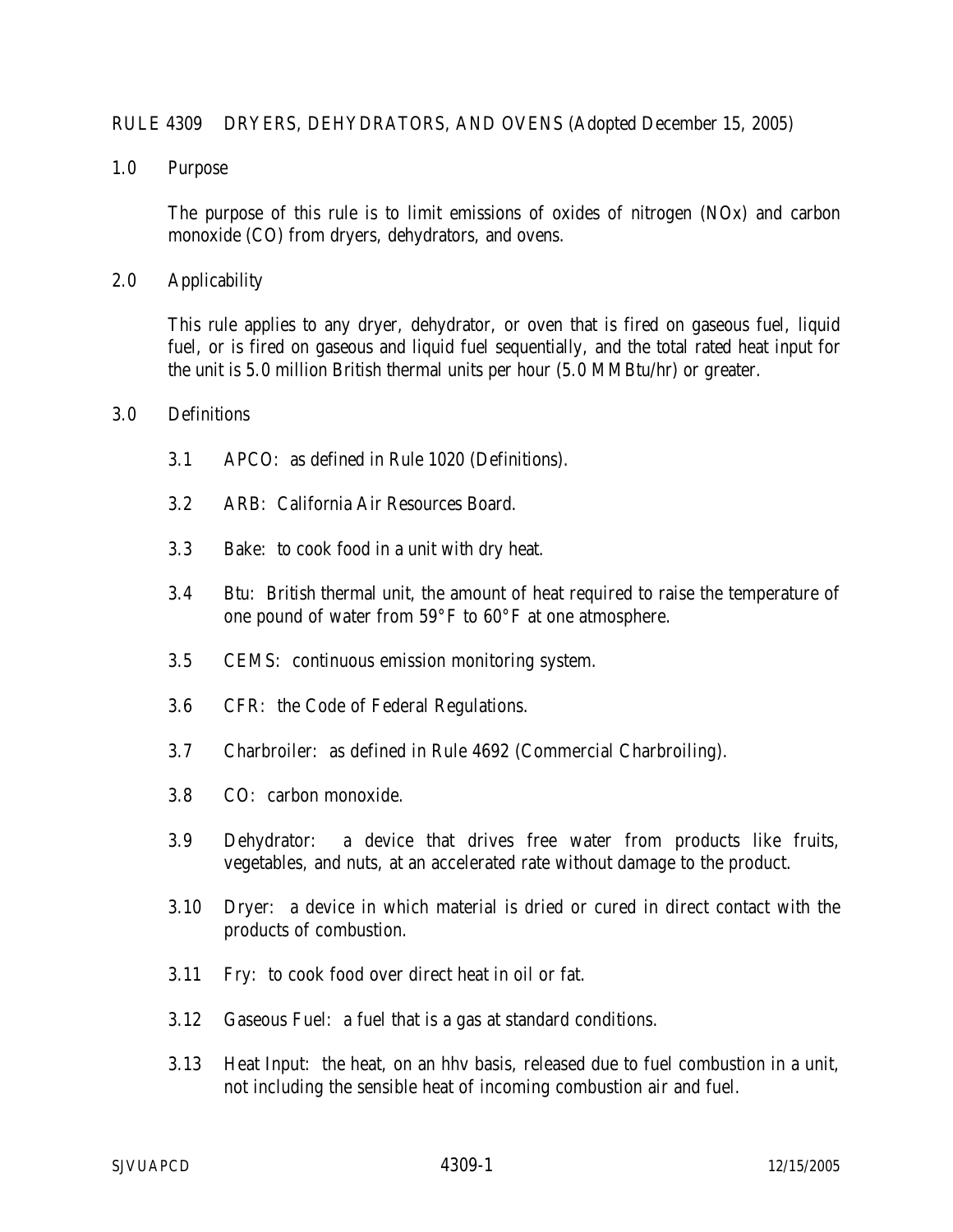- 3.14 Higher Heating Value (hhv): the total heat liberated per mass of fuel burned, in Btu per pound, when fuel and dry air at standard conditions undergo complete combustion and all resulting products are brought to their standard states at standard conditions.
- 3.15 Liquid Fuel: a fuel that is a liquid at standard conditions.
- 3.16 MMBtu: one million (1,000,000) British thermal units.
- 3.17 Normal Business Hours: the time period Monday through Friday, 8:00 am to 5:00 pm.
- 3.18 NOx: the sum of oxides of nitrogen in the flue gas, expressed as nitrogen dioxide (NO<sub>2</sub>).
- 3.19 Oven: a chamber in which material is dried or cured in direct contact with the products of combustion.
- 3.20 Oxygen Correction Factor: the factor used to adjust measured emission readings to an emission rate at a reference oxygen  $(O<sub>2</sub>)$  level. For purposes of this rule:
	- 3.20.1 For units operating at measured  $O<sub>2</sub>$  concentrations 19.0 percent by volume  $(19.0 \text{ vol}\% \text{ O}_2)$  or less, emission concentrations shall be corrected to 19.0 vol% O2 using the appropriate equation in Section 8.1.
	- 3.20.2 For units operating at measured  $O<sub>2</sub>$  concentrations greater than 19.0 vol% O2, the corrected NOx or CO concentration is equal to the measured NOx or CO concentration.
- 3.21 Parts Per Million by Volume (ppmv): as defined in Rule 1020 (Definitions).
- 3.22 PTO: Permit to Operate issued by the District.
- 3.23 Public Utilities Commission (PUC) Quality Natural Gas: a gas-containing fuel where the sulfur content is no more than one-fourth  $(0.25)$  grain of hydrogen sulfide per one hundred (100) standard cubic feet and no more than five (5) grains of total sulfur per one hundred (100) standard cubic feet. PUC quality natural gas also means high methane gas (at least 80% methane by volume) as specified in PUC General Order 58-A.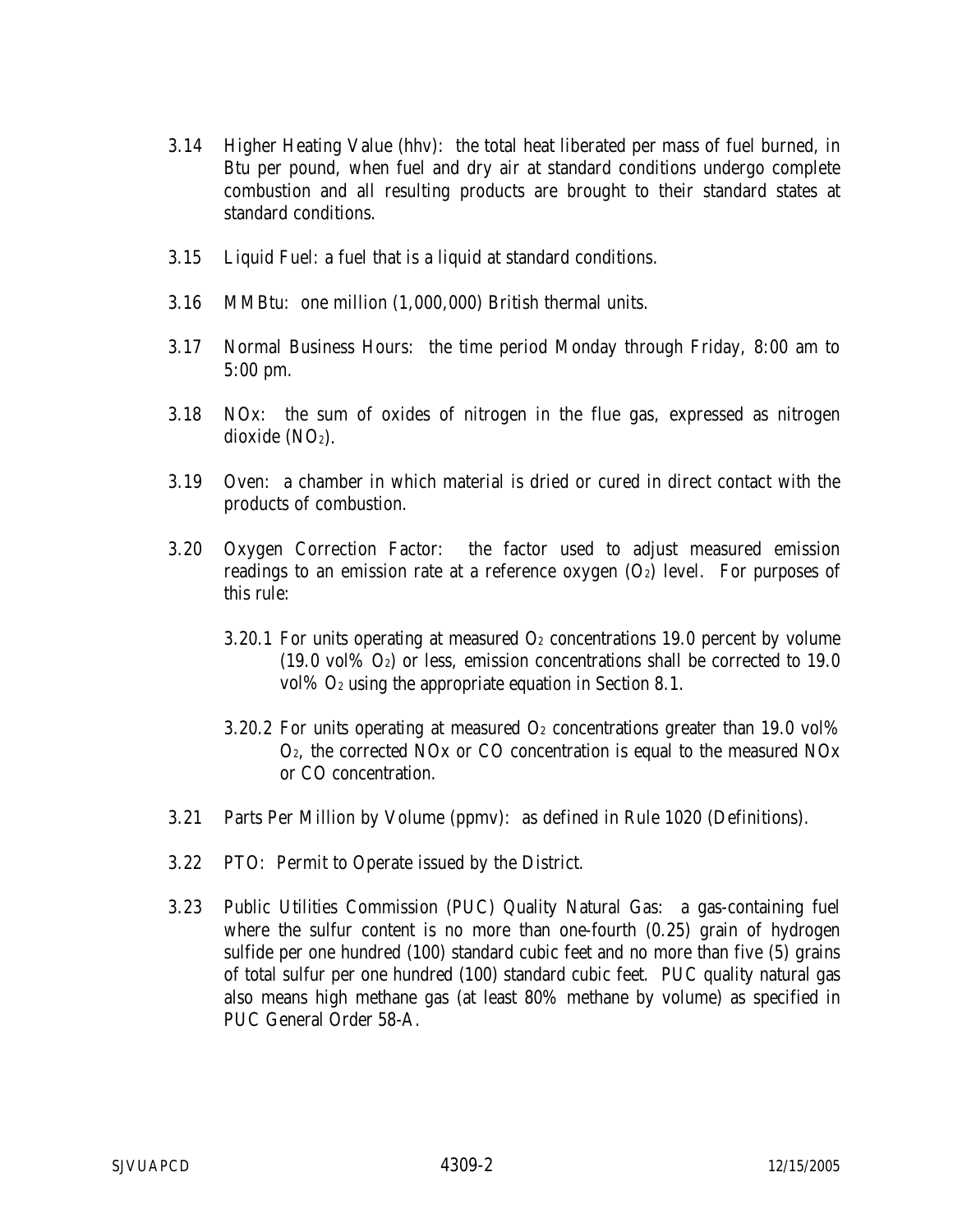- 3.24 PUC Quality Natural Gas Curtailment: a shortage in the supply of PUC quality natural gas, due solely to supply limitations or restrictions in distribution pipelines by the utility supplying the gas, and not due to the cost of natural gas.
- 3.25 Rated Heat Input: the heat input capacity specified on the nameplate of the unit. For the purposes of this rule, if the unit has been physically modified such that its maximum heat input differs from what is specified on the nameplate, the modified maximum heat input shall be considered as the rated heat input and made enforceable by PTO.
- 3.26 Re-ignition: the relighting of a unit after an unscheduled and unavoidable interruption or shut off of the fuel flow or electrical power, for a period of less than 30 minutes, due to reasons outside the control of the operator.
- 3.27 Shutdown: the period of time during which a unit is taken from an operational to a non-operational status by allowing it to cool down from its operating temperature to ambient temperature as the fuel supply to the unit is completely turned off.
- 3.28 Solid Fuel: a fuel that is a solid at standard conditions.
- 3.29 Standard Conditions: as defined in Rule 1020 (Definitions).
- 3.30 Start-up: the period of time during which a unit is brought from a shutdown status to its operating temperature and pressure, including the time required by the unit's emission control system to reach full operation.
- 3.31 Stationary Source: as defined in Rule 2201 (New and Modified Stationary Source Review Rule).
- 3.32 US EPA: the United States Environmental Protection Agency.
- 3.33 Unit: a dryer, dehydrator, or oven, or any combination of such devices, with one or more burners and one or more exhaust stacks, that are collectively operated as the source(s) of heat to dry or cure a product. Associated VOC control systems, such as thermal oxidizers or afterburners, are not considered part of the unit for purposes of this rule.
- 4.0 Exemptions
	- 4.1 The requirements of this rule shall not apply to the following:
		- 4.1.1 Column-type or tower dryers used to dry grains, or tree nuts. This exemption does not apply to tunnel dryers, belt dryers, or tray dryers.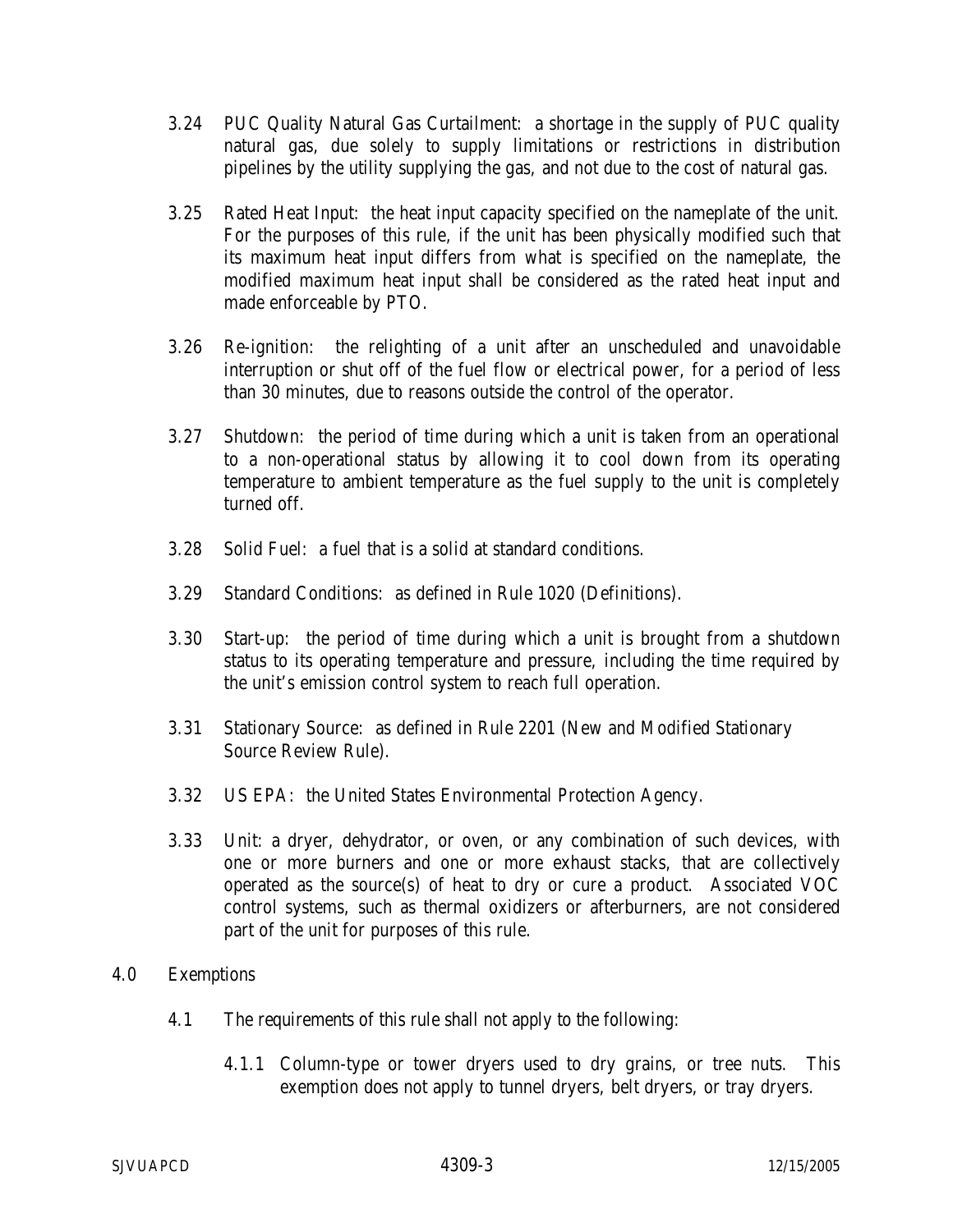- 4.1.2 Units used to pre-condition onions or garlic prior to dehydration.
- 4.1.3 Smokehouses or units used for roasting.
- 4.1.4 Units used to bake or fry food for human consumption.
- 4.1.5 Charbroilers.
- 4.1.6 Units used to dry lint cotton or cotton at cotton gins.
- 4.1.7 Units with all of the following characteristics:
	- 4.1.7.1 No stack for the exhaust gas, and
	- 4.1.7.2 One or more sides open to the atmosphere.
- 4.2 The requirements of this rule shall not apply to units subject to any of the following rules:
	- 4.2.1 Rule 4305 (Boilers, Steam Generators, and Process Heaters Phase 2)
	- 4.2.2 Rule 4306 (Boilers, Steam Generators, and Process Heaters Phase 3)
	- 4.2.3 Rule 4307 (Small Boilers, Steam Generators, and Process Heaters 2.0 MMBtu/hr to 5.0 MMBtu/hr)
	- 4.2.4 Rule 4351 (Boilers, Steam Generators, and Process Heaters Phase 1)
- 4.3 The requirements of Section 5.1 and Section 5.2 shall not apply to a unit when burning any fuel other than PUC quality natural gas during PUC quality natural gas curtailment provided all of the following conditions are met:
	- 4.3.1 Fuels other than PUC quality natural gas are burned no more than 168 cumulative hours in a calendar year plus 48 hours per calendar year for equipment testing, as limited by PTO.
	- 4.3.2 NOx emission shall not exceed 30 ppmv referenced at dry stack conditions and adjusted using the oxygen correction factor as defined in Section 3.0 or 0.215 lb/MMBtu. Demonstration of compliance with this limit shall be made by source testing, CEMS, an APCO-approved Alternate Monitoring System, or an APCO-approved portable NOx analyzer.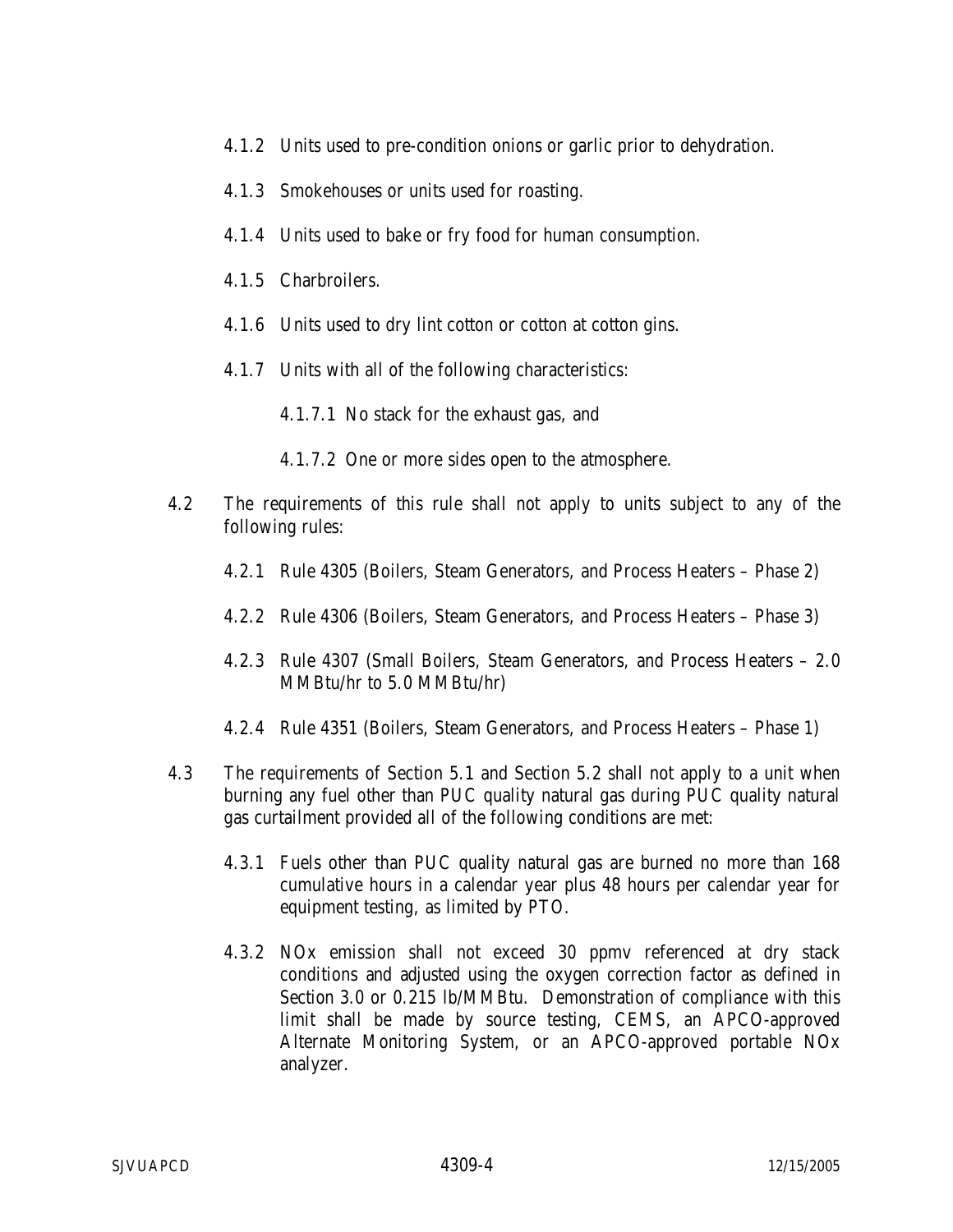## 5.0 Requirements

All ppmv emission limits specified in this section are referenced at dry stack gas conditions and adjusted using the oxygen correction factor as defined in Section 3.0.

- 5.1 Dehydrators shall be fired exclusively on PUC quality natural gas, except during periods of PUC quality natural gas curtailment.
	- 5.1.1 All dehydrators shall be operated and maintained according to manufacturer's specifications or APCO-approved alternative procedures.
	- 5.1.2 Operation and maintenance records and manufacturer's specifications/APCO-approved alternative procedures shall be maintained in accordance with Section 6.1.3.
	- 5.1.3 During PUC quality natural gas curtailment, the dehydrator shall be in compliance with the provisions of Section 4.3.
- 5.2 For any unit subject to this rule, except dehydrators, NOx emissions and CO emissions shall not exceed the limits specified in Table 1 on and after the full compliance schedules specified in Section 7.1, Table 2 compliance schedule, or Section 7.3, as appropriate.

Table 1 NOx and CO Limits (Referenced at dry stack conditions and adjusted using the oxygen correction factor as defined in Section 3.0)

| <b>Process Description</b>     | NO <sub>x</sub> Limit (in ppmv) |                    | CO Limit (in ppmv)  |                    |
|--------------------------------|---------------------------------|--------------------|---------------------|--------------------|
|                                | <b>Gaseous Fuel</b>             | <b>Liquid Fuel</b> | <b>Gaseous Fuel</b> | <b>Liquid Fuel</b> |
|                                | Fired                           | Fired              | Fired               | Fired              |
| <b>Asphalt/Concrete Plants</b> | 4.3                             | 12.0               | 42                  | 64                 |
| Milk, Cheese, and Dairy        | 3.5                             | 3.5                | 42                  | 42                 |
| Processing < 20 MMBtu/hr       |                                 |                    |                     |                    |
| Milk, Cheese, and Dairy        | 5.3                             | 5.3                | 42                  | 42                 |
| Processing $\geq 20$ MMBtu/hr  |                                 |                    |                     |                    |
| Other processes not            | 4.3                             | 4.3                | 42                  | 42                 |
| described above                |                                 |                    |                     |                    |

5.3 Start-up and Shutdown Provisions

The applicable emission limits in Section 5.2 shall not apply during start-up or shutdown provided an operator complies with the requirements specified below.

5.3.1 For units not equipped with a NOx exhaust control system, the duration of each start-up and each shutdown shall not exceed one hour, except as provided in Section 5.3.3.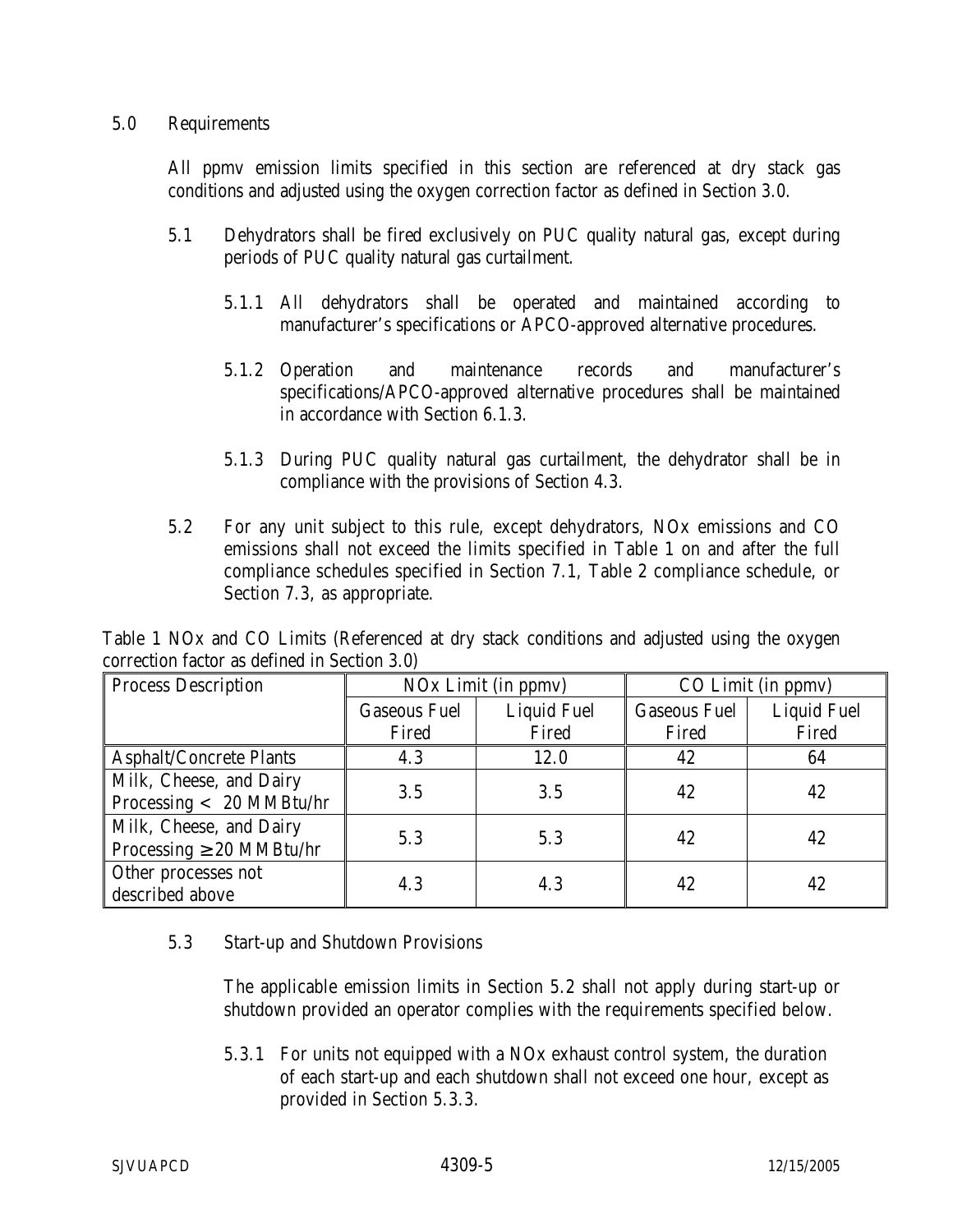- 5.3.2 For units equipped with a NOx exhaust control system, units shall meet both of the following requirements:
	- 5.3.2.1 The NOx exhaust control system shall be in operation and emissions shall be minimized as much as technologically feasible during start-up or shutdown.
	- 5.3.2.2 The duration of each start-up and each shutdown shall not exceed two hours, except as provided in Section 5.3.3.
- 5.3.3 Notwithstanding the requirements of Section 5.3.1 or Section 5.3.2, the APCO, ARB, and US EPA may approve a longer start-up or shutdown duration, if an operator submits an application for a PTO condition which provides a justification for the requested additional duration.
	- 5.3.3.1 The maximum allowable duration of start-up or shutdown will be determined by the APCO, ARB, and US EPA.
	- 5.3.3.2 At a minimum, a justification for increased start-up or shutdown duration shall include the following:
		- 5.3.3.2.1 Clear identification of the control technologies or strategies to be utilized; and
		- 5.3.3.2.2 Description of what physical conditions prevail during start-up or shutdown periods that prevent the controls from being effective; and
		- 5.3.3.2.3 Reasonably precise estimate as to when the physical conditions will have reached a state that allows for the effective control of emissions; and
		- 5.3.3.2.4 Detailed list of activities to be performed during start-up or shutdown and a reasonable explanation for the length of time needed to complete each activity; and
		- 5.3.3.2.5 Description of the material process flow rates and system operating parameters the operator plans to evaluate during the process optimization and an explanation of how the activities and process flow affect the operation of the emissions control equipment; and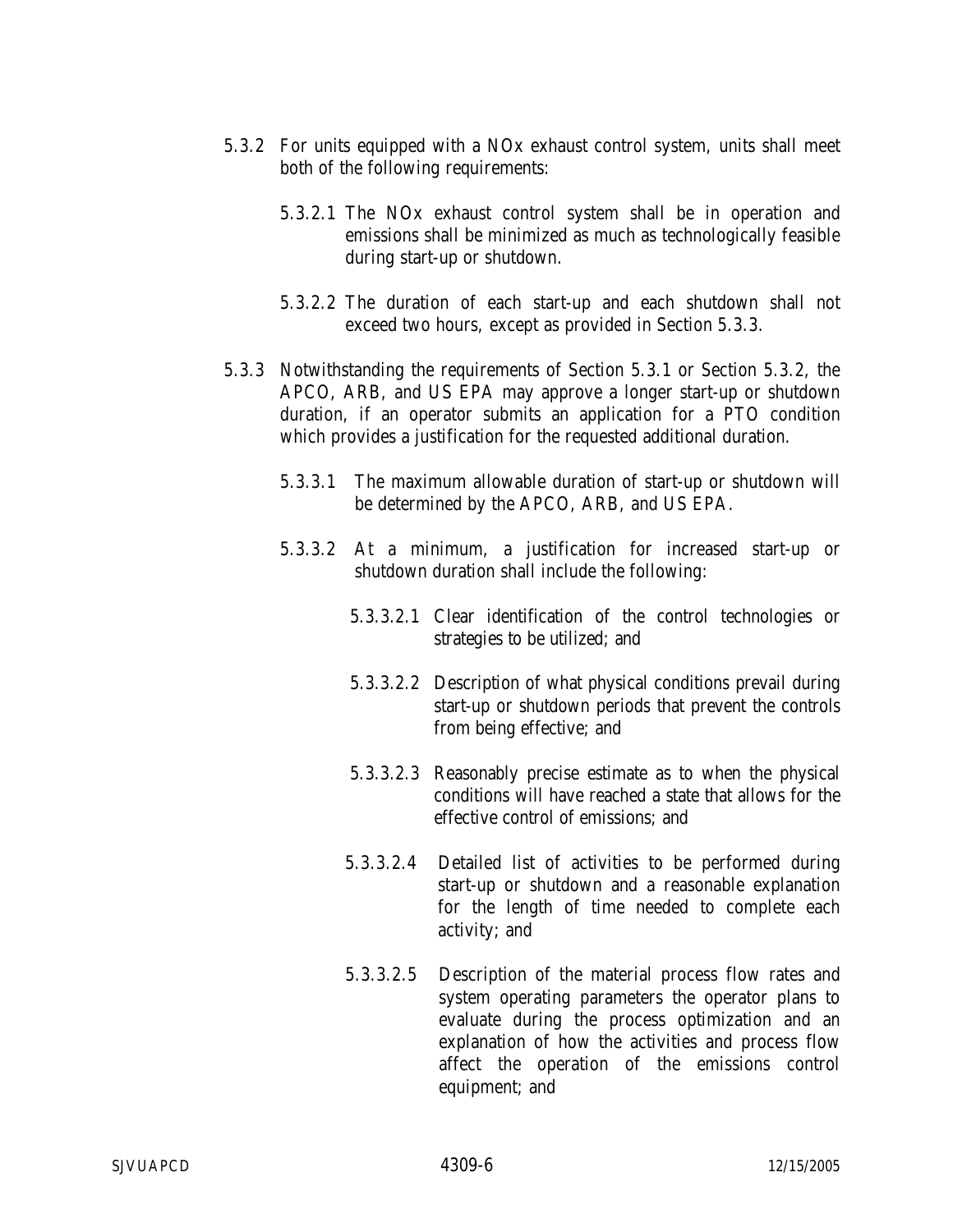- 5.3.3.2.6 Basis for the requested additional duration of startup or shutdown.
- 5.3.4 PTO changes solely to include start-up or shutdown conditions may be exempt from the Best Available Control Technology (BACT) and emission offset requirements if the PTO change meets the requirements of Rule 2201 (New and Modified Stationary Source Review Rule) Section 4.2 (BACT Exemptions) and Rule 2201 Section 4.6 (Emission Offset Exemptions).
- 5.4 Monitoring Requirements
	- 5.4.1 Except for dehydrators, the operator of any unit subject to the applicable emission limits in Sections 4.3.2, or 5.2 shall monitor emissions using one of the techniques specified in Sections 5.4.1.1 or 5.4.1.2.
		- 5.4.1.1 Install and maintain an APCO-approved CEMS for NOx, and oxygen that meets the requirements of Sections 5.4.1.1.1 through 5.4.1.1.6.
			- 5.4.1.1.1 40 CFR Part 51, and
			- 5.4.1.1.2 40 CFR Parts 60.7 and 60.13 (except subsection h), and
			- 5.4.1.1.3 40 CFR Part 60 Appendix B (Performance Specifications), and
			- 5.4.1.1.4 40 CFR Part 60 Appendix F (Quality Assurance Procedures), and
			- 5.4.1.1.5 The applicable provisions of District Rule 1080 (Stack Monitoring).
			- 5.4.1.1.6 The APCO shall only approve CEMS that meets the requirements of Sections 5.4.1.1.1 through 5.4.1.1.5 of this rule.
		- 5.4.1.2 Install and maintain an alternate emission monitoring method that meets the requirements of Sections 5.4.1.2.1 through 5.4.1.2.3 of this rule.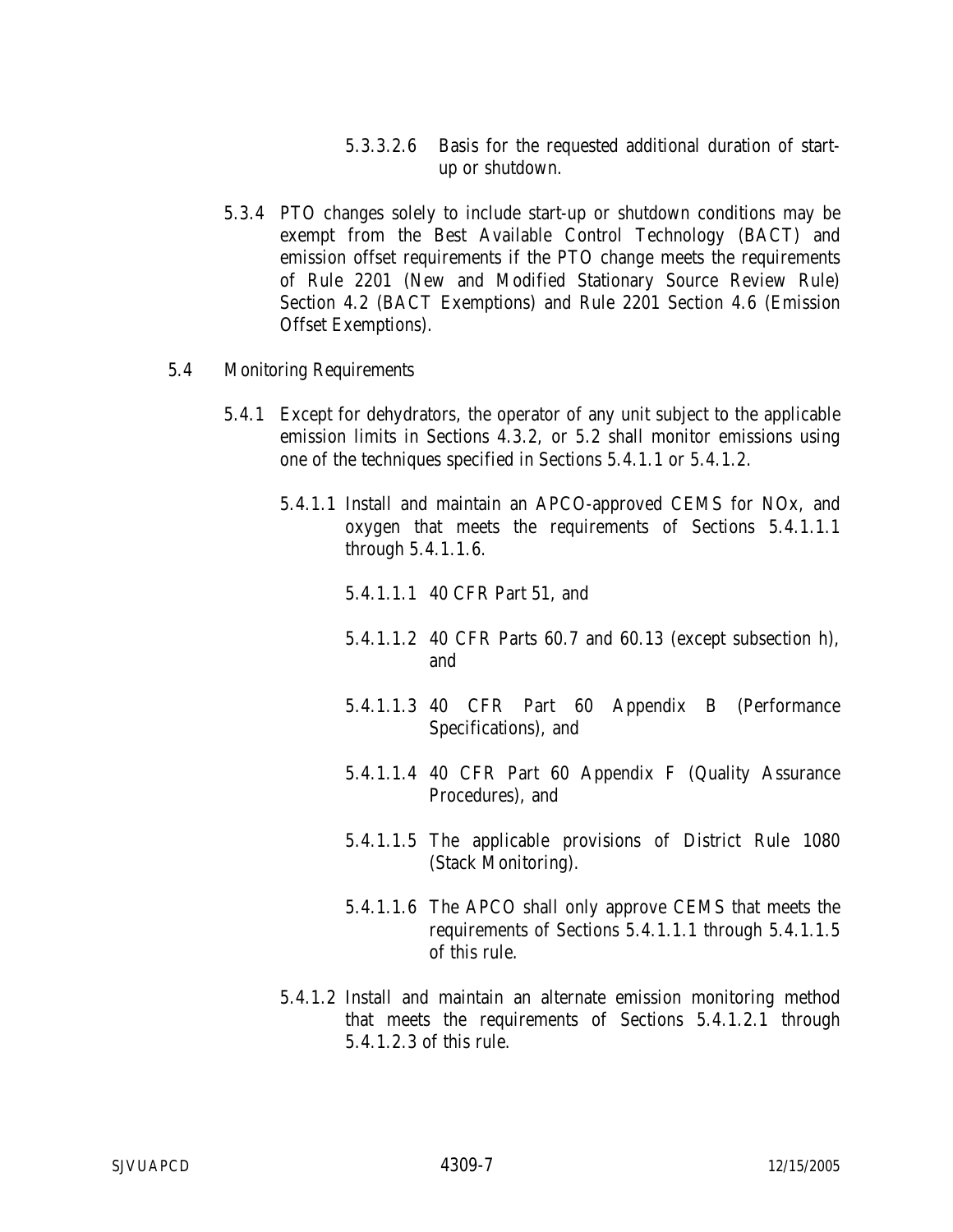- 5.4.1.2.1 The APCO shall not approve an alternative monitoring system unless it is documented that continued operation within ranges of specified emissions-related performance indicators or operational characteristics provides a reasonable assurance of compliance with applicable emission limits.
- 5.4.1.2.2 The approved alternate emission monitoring system shall monitor operational characteristics necessary to assure compliance with the emission limit. Operational characteristics shall be one or more of the following:
	- 5.4.1.2.2.1 Periodic NOx exhaust emission concentrations,
	- 5.4.1.2.2.2 Periodic exhaust oxygen concentration,
	- 5.4.1.2.2.3 Flow rate of reducing agent added to exhaust,
	- 5.4.1.2.2.4 Catalyst inlet and exhaust temperature,
	- 5.4.1.2.2.5 Catalyst inlet and exhaust oxygen concentration,
	- 5.4.1.2.2.6 Periodic flue gas recirculation rate,
	- 5.4.1.2.2.7 Other surrogate operating parameter(s) that demonstrate compliance with the emission limit.
- 5.4.1.2.3 The operator shall source test over the proposed range of surrogate operating parameter(s) to demonstrate compliance with the applicable emission limits.
- 5.4.2 Operators of a dehydrator shall maintain records that demonstrate, to the satisfaction of the APCO, ARB, and US EPA that the dehydrator is:
	- 5.4.2.1 Fired exclusively on PUC quality natural gas, except during PUC quality natural gas curtailment, and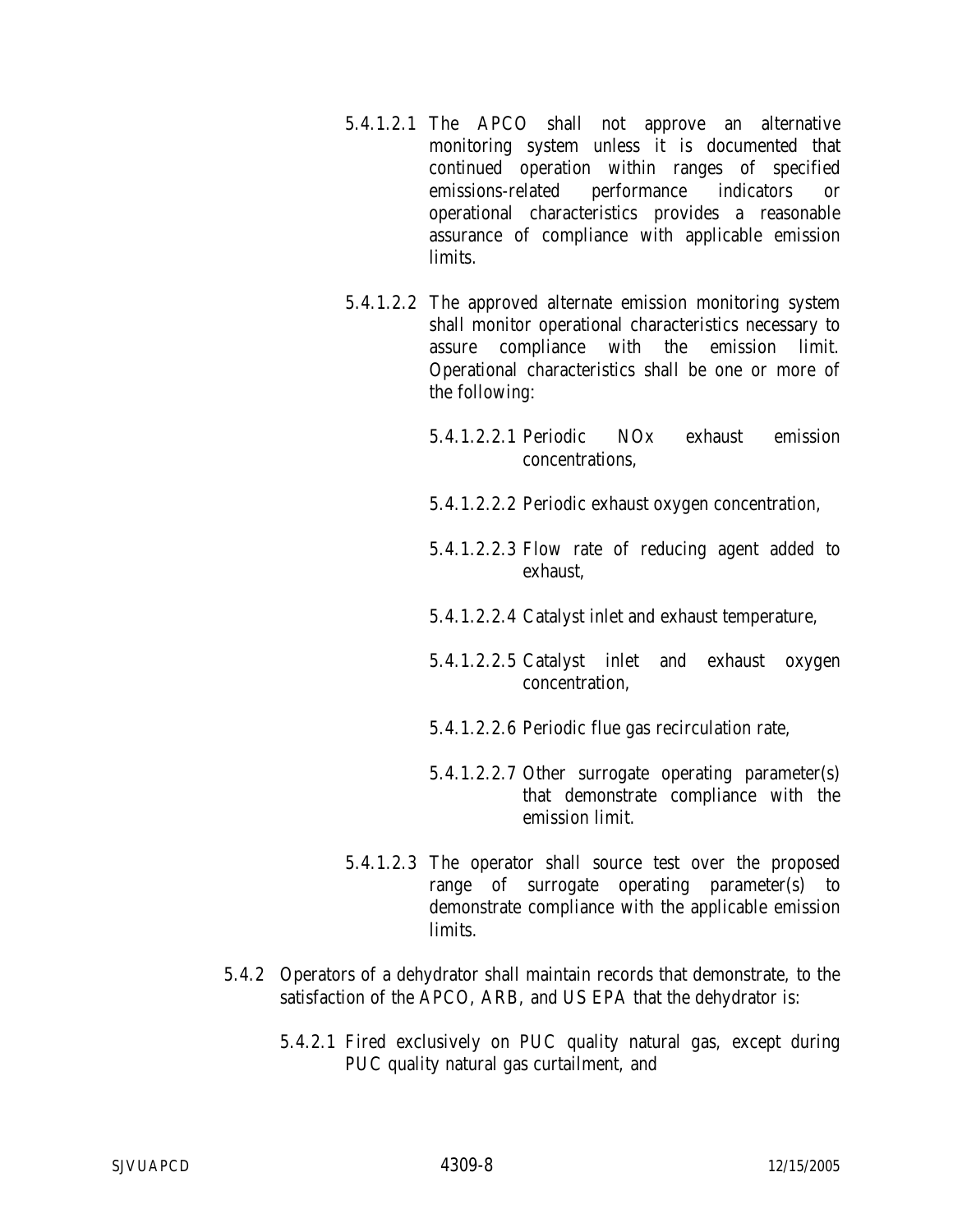- 5.4.2.2 Properly operated and maintained according to manufacturer's specifications or APCO-approved alternative procedures.
- 5.4.3 Operators shall maintain records of emissions and emissions monitoring systems pursuant to Section 6.1.
- 5.5 Compliance Determination
	- 5.5.1 All emissions measurements shall be made with the unit operating either at conditions representative of normal operations or conditions specified in the PTO.
	- 5.5.2 Except for as provided in Section 5.5.3, no determination of compliance shall be established within two hours after a continuous period in which fuel flow to the unit is shut off for 30 minutes or longer, or within 30 minutes after a re-ignition as defined in Section 3.0.
	- 5.5.3 Notwithstanding the requirements of Section 5.5.2, the APCO, ARB, and US EPA may approve a longer or shorter period before compliance determination, if an operator submits an application for a PTO condition which provides a justification for the requested duration.
	- 5.5.4 All CEMS emissions measurements shall be averaged over a period of 15 consecutive minutes to demonstrate compliance with the applicable emission limits of this rule. Any 15-consecutive-minute block average CEMS measurement exceeding the applicable emission limits of this rule shall constitute a violation of this rule.
	- 5.5.5 For emissions monitoring pursuant to Section 5.4.1.2.2.1, emission readings shall be averaged over a 15 consecutive-minute period by either taking a cumulative 15-consecutive-minute sample reading or by taking at least five (5) readings evenly spaced out over the 15-consecutiveminute period.
	- 5.5.6 For emissions source testing performed pursuant to Section 6.3.1 to determine compliance with an applicable emission limit of this rule, the arithmetic average of three (3) 30-consecutive-minute test runs shall apply. If two of the three runs individually demonstrate emissions above the applicable limit, the test cannot be used to demonstrate compliance for the unit, even if the averaged emissions of all three test runs is less than the applicable limit.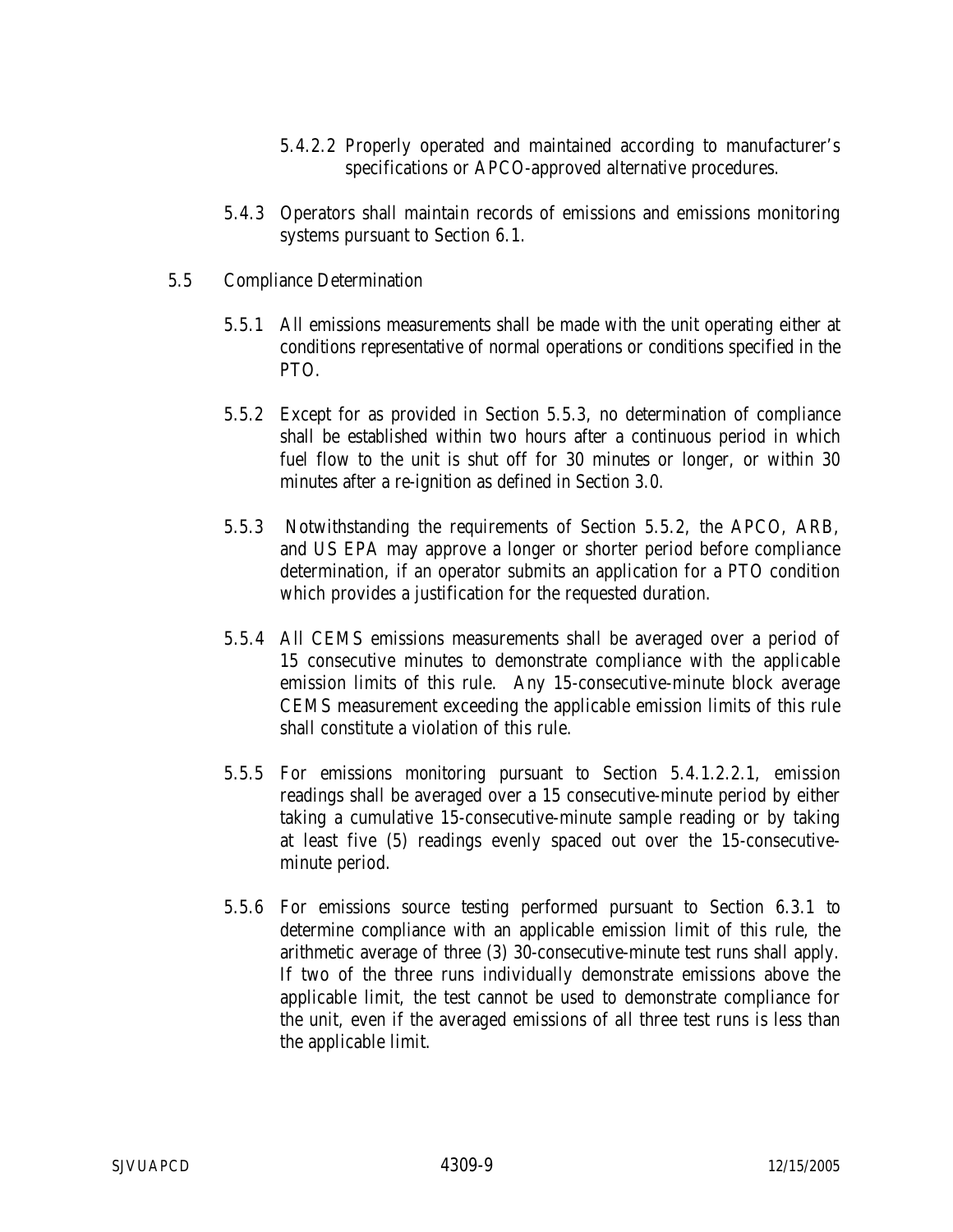### 6.0 Administrative Requirements

- 6.1 Recordkeeping
	- 6.1.1 For operators using CEMS to monitor emissions, the following records shall be kept on a daily basis:
		- 6.1.1.1 Total hours of operation.
		- 6.1.1.2 Type and quantity of fuel used during operations.
		- 6.1.1.3 NOx emissions as tested.
		- 6.1.1.4 Stack gas oxygen content.
		- 6.1.1.5 NOx emissions corrected to dry stack conditions and adjusted using the oxygen correction factor shall be reported in ppmv.
		- 6.1.1.6 CO emissions corrected to dry stack conditions and adjusted using the oxygen correction factor shall be reported in ppmv.
	- 6.1.2 For operators using an alternate emission monitoring system, the following records shall be kept on a periodic basis:
		- 6.1.2.1 Total hours of operation.
		- 6.1.2.2 Type and quantity of fuel used during operations.
		- 6.1.2.3 Measurement for each surrogate parameter.
		- 6.1.2.4 Range of allowed values for each surrogate parameter.
		- 6.1.2.5 The period for recordkeeping shall be specified in the PTO conditions.
	- 6.1.3 The operator of a dehydrator shall maintain the following records:
		- 6.1.3.1 Records that show the dehydrator is fired exclusively on PUC quality natural gas, except during PUC quality natural gas curtailment.
		- 6.1.3.2 Operation and maintenance records that demonstrate operation of the dehydrator within the limits of the manufacturer's specification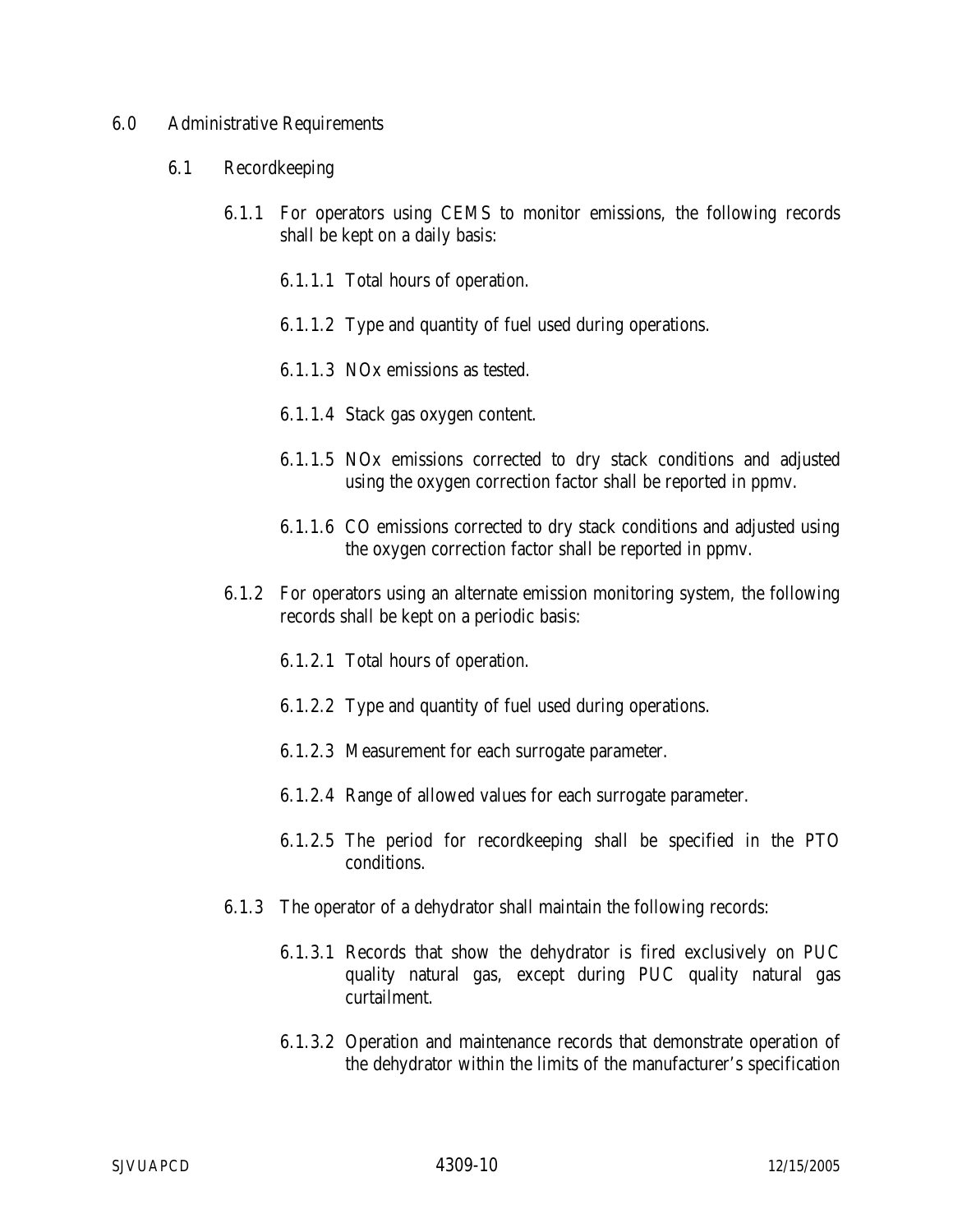and maintenance according to manufacturer's recommendation or APCO-approved alternative procedures.

- 6.1.3.2.1 Operation records shall be maintained on a daily basis when the dehydrator is operating on that day.
- 6.1.3.2.2 The operator shall keep maintenance records that verify that maintenance was performed in accordance with manufacturer's specifications or APCO-approved alternative procedures.
- 6.1.3.3 A copy of the manufacturer's operation specifications and maintenance instruction manual or APCO-approved alternative procedures shall be maintained on-site during normal business hours.
- 6.1.3.4 If the manufacturer's operation specifications or maintenance instruction manual are not available, the operator of a dehydrator shall submit alternative operation or maintenance procedures for approval by the APCO and US EPA by July 1, 2006.
- 6.1.4 The operator of a unit subject to Section 5.2 and performing start-up or shutdown of that unit shall keep records of the duration of each start-up and each shutdown.
- 6.1.5 The operator of any unit subject to this rule and operated under the exemption of Section 4.3 shall:
	- 6.1.5.1 Monitor and record, for each unit, the cumulative annual hours of operation on each fuel other than PUC quality natural gas during periods of natural gas curtailment and equipment testing.
	- 6.1.5.2 The NOx emissions for each unit that is operated during periods of PUC quality natural gas curtailment shall be recorded, corrected to dry stack conditions and adjusted using the oxygen correction factor. NOx emissions shall be reported in ppmv.
	- 6.1.5.3 Failure to maintain records required by Section 6.1.5.1 and Section 6.1.5.2 or information contained in the records that demonstrates noncompliance with the conditions for exemption under Section 4.3 will result in the loss of exempt status for the unit during PUC quality natural gas curtailment.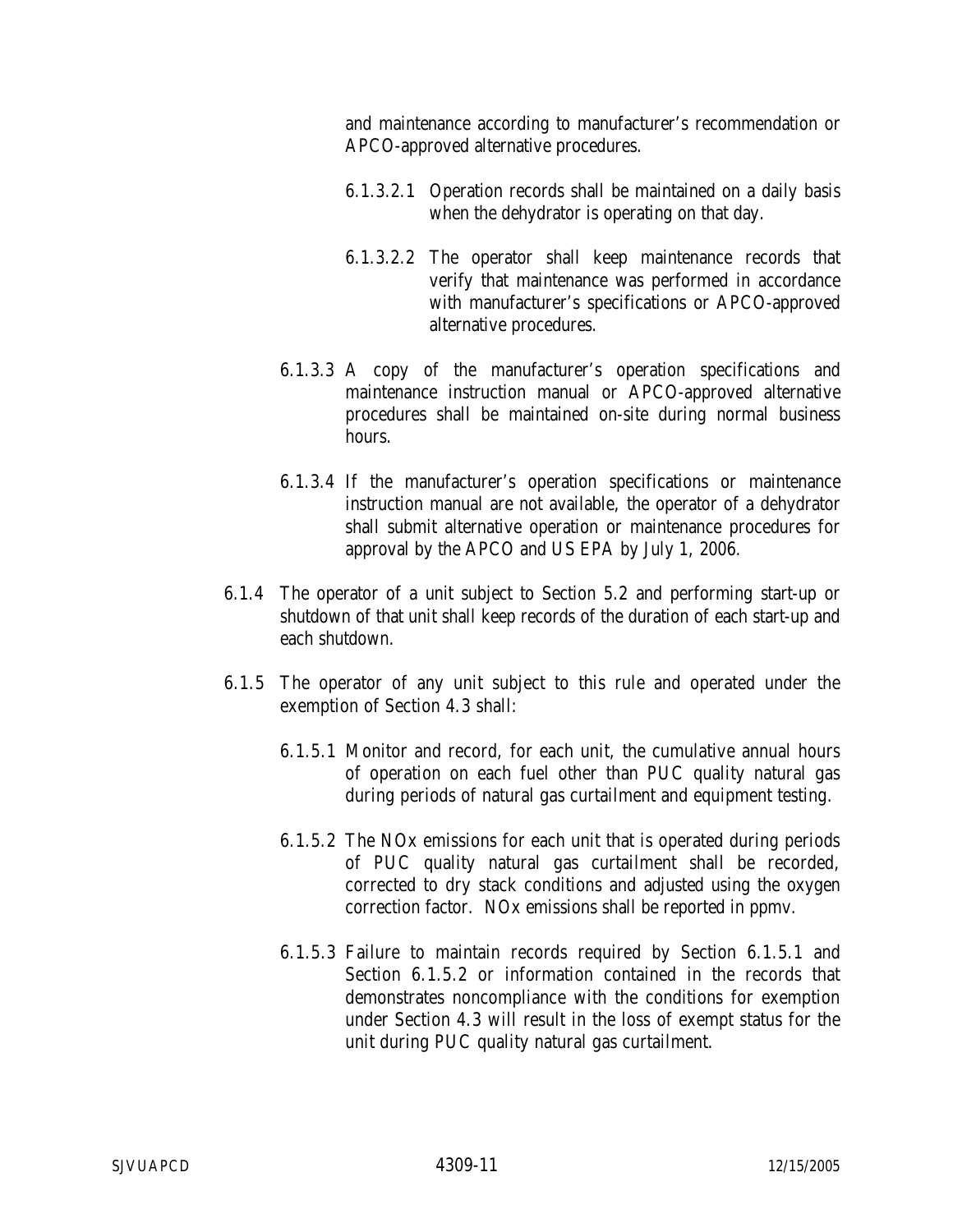- 6.1.6 The records and manufacturer's specifications required by Sections 6.1.1 through 6.1.5 shall meet all of the following requirements.
	- 6.1.6.1 The records shall be maintained for five (5) calendar years,
	- 6.1.6.2 The records shall be made available on-site during normal business hours, and
	- 6.1.6.3 The records shall be submitted to the APCO upon request.
- 6.1.7 Failure to maintain records or information contained in the records that demonstrates noncompliance with the applicable requirements of this rule shall constitute a violation of this rule.
- 6.2 Test Methods

The following test methods shall be used unless otherwise approved by the APCO and US EPA.

- 6.2.1 Fuel hhv shall be certified by third party fuel supplier or determined by:
	- 6.2.1.1 ASTM D 240-87 or D 2382-88 for liquid hydrocarbon fuels;
	- 6.2.1.2 ASTM D 1826-88 or D 1945-81 in conjunction with ASTM D 3588-89 for gaseous fuels.
- 6.2.2 Oxides of nitrogen (ppmv) US EPA Method 7E, or ARB Method 100.
- 6.2.3 Carbon monoxide (ppmv) US EPA Method 10, or ARB Method 100.
- 6.2.4 Stack gas oxygen US EPA Method 3 or 3A, or ARB Method 100.
- 6.2.5 Stack gas velocities US EPA Method 2.
- 6.2.6 Stack gas moisture content US EPA Method 4.
- 6.3 Compliance Demonstration

The operator with one or more units subject to this rule shall comply with the following requirements: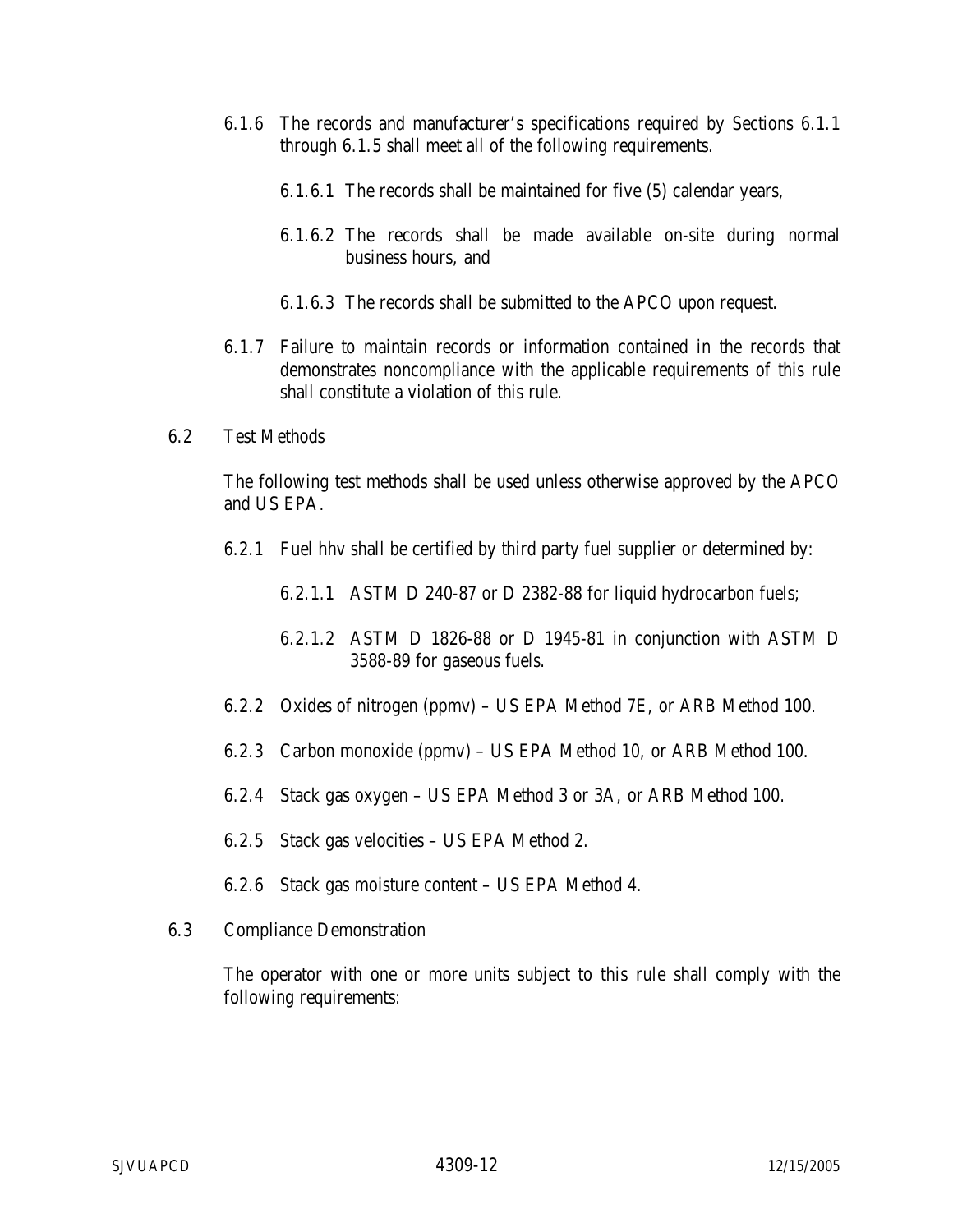- 6.3.1 For purposes of demonstrating compliance, the operators of a dehydrator shall demonstrate that the unit meets the requirements of Section 5.4.2. No other requirement of Sections 6.3.2 through 6.3.9 shall apply for compliance determination of dehydrators.
- 6.3.2 Each unit subject to the requirements in Sections 4.3, or 5.2 shall be initially source tested to determine compliance with the applicable emission limits not later than the applicable full compliance schedule specified in Section 7.0. Thereafter, each unit subject to Section 5.2 emission limits shall be source tested at least once every 24 months. Units subject to Section 5.2 and operating less than 50 days per calendar year shall follow the source test frequency prescribed in Section 6.3.3.
- 6.3.3 For purposes of source testing, operators of a unit subject to Section 5.2 that operates less than 50 days per calendar year shall be initially source tested to determine compliance with the applicable emission limits not later than the applicable full compliance schedule specified in Section 7.0. Thereafter, the unit shall be tested at least once every 36 months.
- 6.3.4 Each exhaust stack of a unit subject to the requirements in Sections 4.3 or 5.2 shall be source-tested to demonstrate compliance with the applicable emission limits.
- 6.3.5 The APCO shall be notified according to the provisions of Rule 1081 (Source Sampling).
- 6.3.6 Emissions source testing shall be conducted with the unit operating either at conditions representative of normal operations or conditions specified in the PTO.
- 6.3.7 All test results for NOx and CO shall be reported in ppmv, corrected to dry stack conditions and adjusted using the oxygen correction factor.
- 6.3.8 For the purpose of determining compliance with an applicable emission limit, the arithmetic average of three (3) 30-consecutive-minute test runs shall apply.
- 6.3.9 If two of the three runs specified by Section 6.3.8 individually demonstrate emissions above the applicable limit, the test cannot be used to demonstrate compliance for the unit, even if the averaged emissions of all three runs is less than the applicable limit.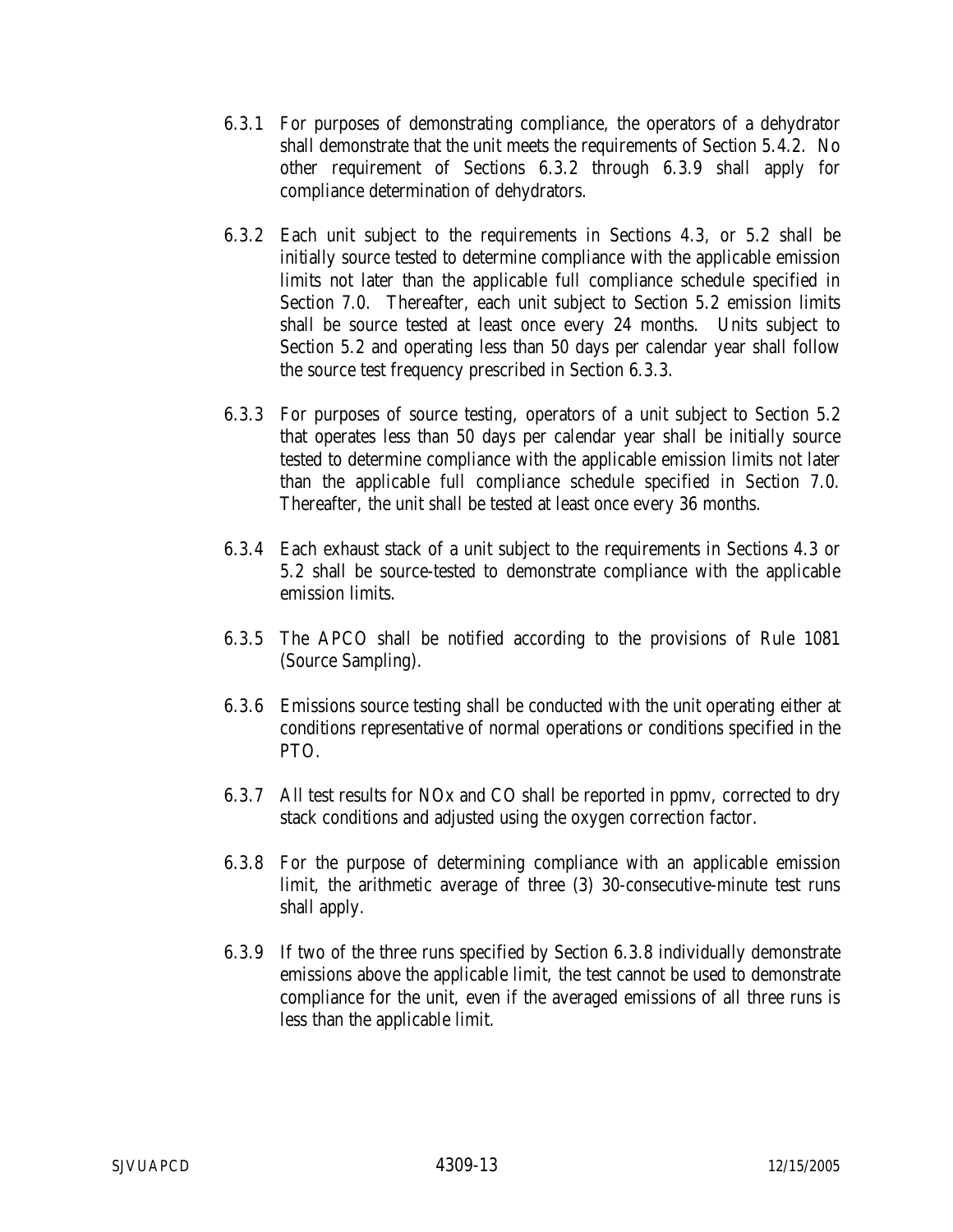- 6.4 In addition to the provisions of Section 6.3, asphalt/concrete plants shall choose one of the following options for source testing:
	- 6.4.1 Test the unit using locally mined aggregate in the dryer. If the source test using locally mined aggregate fails, the operator may re-run the source test using aggregate from a different source.
	- 6.4.2 Test the unit using aggregate from a source different from the source used during normal operations.
	- 6.4.3 Test the unit using a heat-absorbing material in the dryer, but no aggregate.
	- 6.4.4 Test the unit with no material in the dryer.
- 7.0 Compliance Schedule
	- 7.1 Group 1 and Group 2 units, as defined in Sections 7.1.1 through 7.1.3, shall be in compliance with applicable requirements of this rule according to the schedule listed in Table 2, except for asphalt/concrete plants and dehydrators. Asphalt/concrete plants shall follow the compliance schedule outlined in Section 7.3. Dehydrators shall follow the compliance schedule outlined in Section 7.4.
		- 7.1.1 Operators with a single unit that becomes subject to this rule on December 15, 2005 shall comply with the compliance schedule for Table 2 Group 2 units.
		- 7.1.2 For operators of multiple units that become subject to this rule on December 15, 2005, Table 2 Group 1 units are those units selected by the operator to be to meet the compliance schedule soonest. The number of units in this group must be at least 50.0% of the total number of units that subject to this rule, rounded up to the next highest integer, where required.
		- 7.1.3 For operators of multiple units that become subject to this rule on December 15, 2005, Table 2 Group 2 units are the units subject to this rule and are not Table 2 Group 1 units.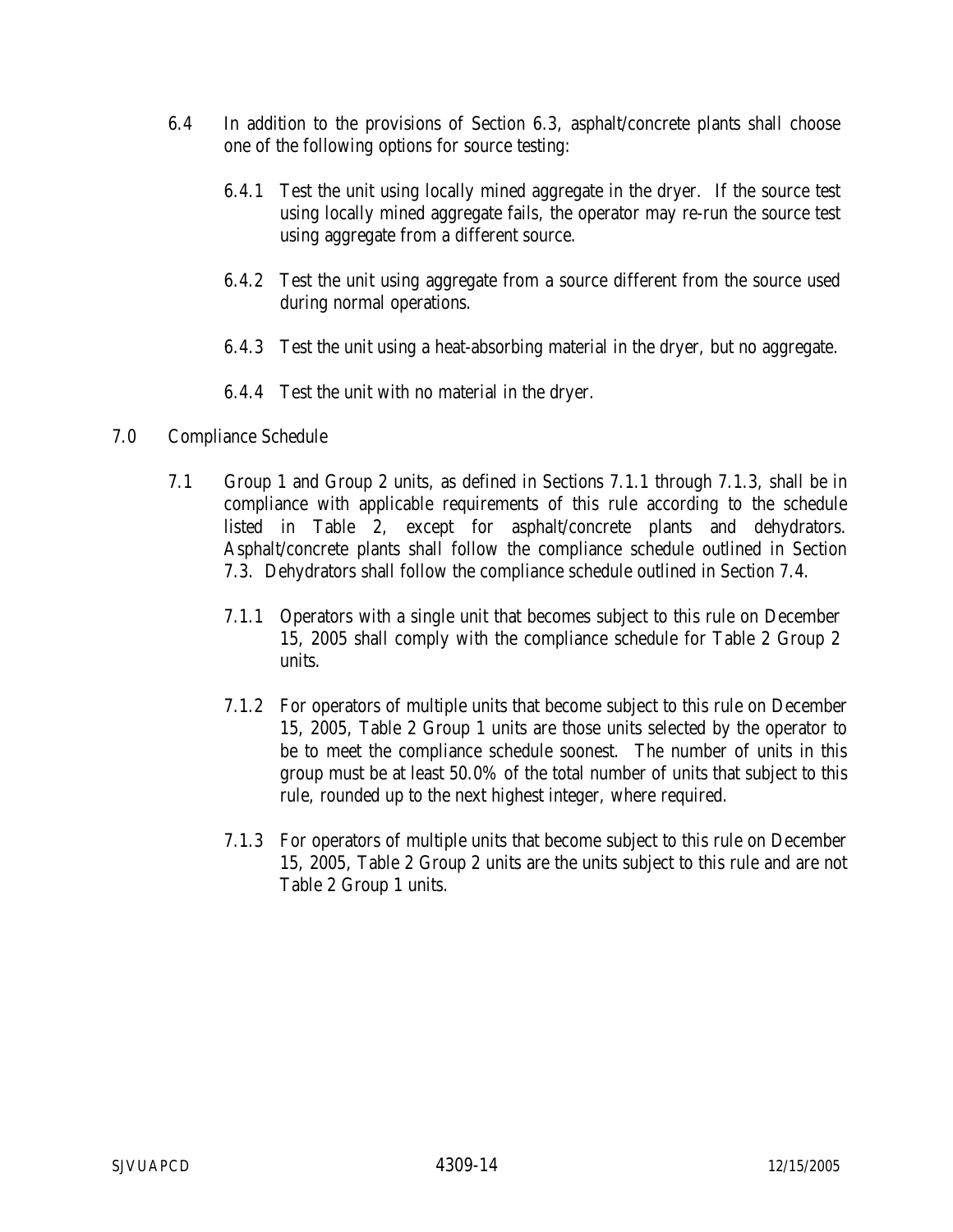Table 2 Compliance Schedule

| Units to be in Compliance at a Stationary Source   Authority to Construct   Full Compliance       |                        |                  |
|---------------------------------------------------------------------------------------------------|------------------------|------------------|
| Group 1:<br>50% or more of the total number of units<br>subject to this rule on December 15, 2005 | <b>January 1, 2007</b> | December 1, 2007 |
| Group 2:<br>100% of the total number of units subject to this<br>rule on December 15, 2005        | <b>January 1, 2008</b> | December 1, 2008 |

Units are considered to be subject to this rule if the rule is applicable to the units as defined in Section 2.0 and the units are not exempted in either Section 4.1 or Section 4.2.

- 7.2 As shown in Table 2, the column labeled:
	- 7.2.1 "Authority to Construct" identifies the date by which the operator shall submit an Application for Authority to Construct for each unit subject to the rule that would require an Authority to Construct to order to comply with the requirements of this rule.
	- 7.2.2 "Full Compliance" identifies the date by which the operator shall demonstrate that each unit is in compliance with this rule.
- 7.3 An operator of an asphalt/concrete unit subject to this rule shall meet the following compliance schedule.
	- 7.3.1 The operator shall submit an Application for Authority to construct for each unit subject to the rule that would require an Authority to Construct in order to comply with the requirements of this rule by December 1, 2008.
	- 7.3.2 The operator shall demonstrate that each unit subject to this rule is in full compliance with this rule by December 1, 2009.
- 7.4 An operator of a dehydrator subject to this rule shall be in compliance with this rule by July 1, 2006.